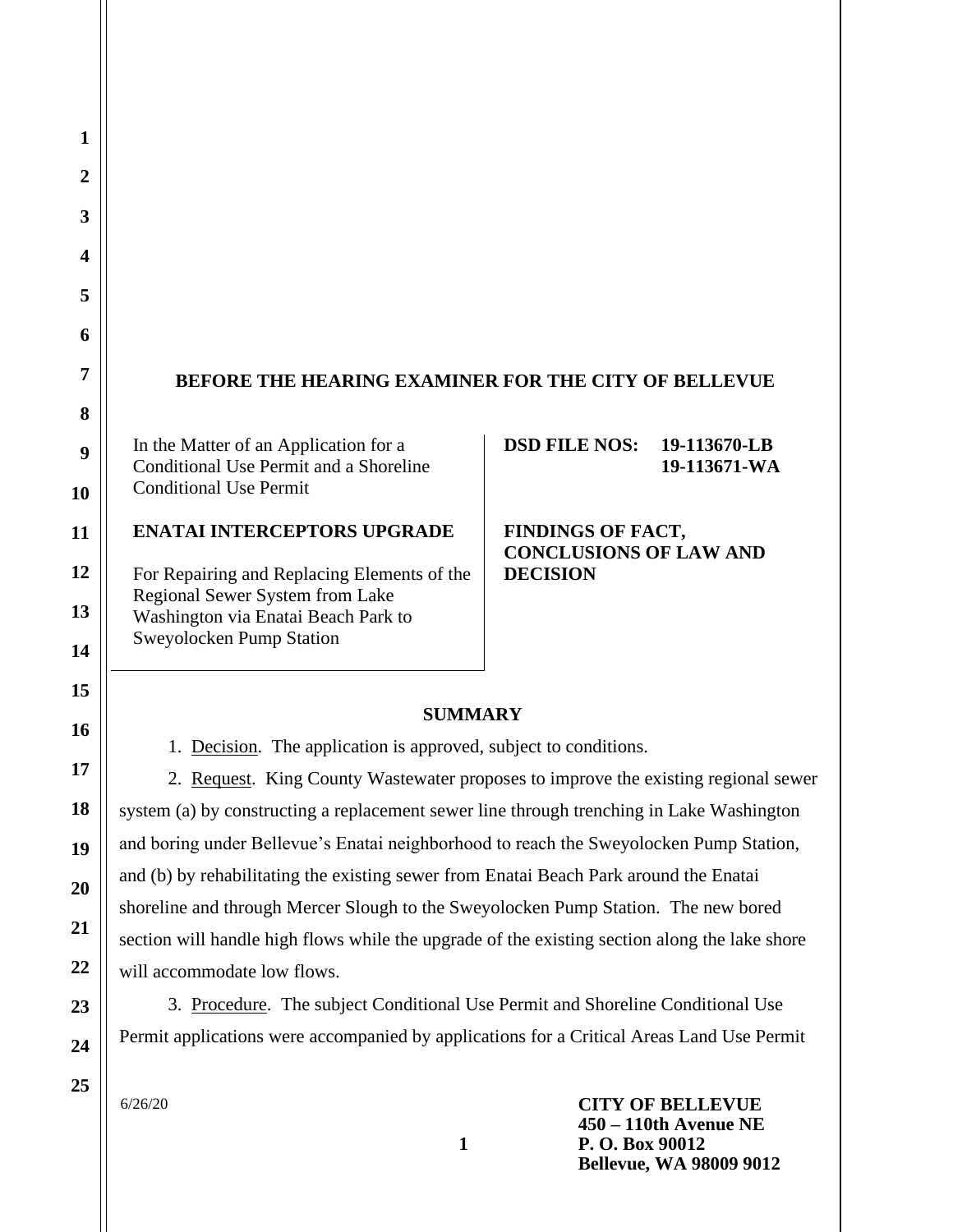and a Shoreline Substantial Development Permit. The latter two requests have been approved administratively and were not appealed.

Notice of the subject applications was made by publication, the placement of signs and mailing on June 27, 2019. The City held a public meeting on the applications on August 22, 2019. No comments were submitted and no members of the public attended the meeting. King County also gave public notice as part of the environmental review process which culminated in the issuance of a Determination of Non-Significance (DNS) under the State Environmental Policy Act. (SEPA).

The Hearing Examiner's public hearing was held via ZOOM conference on June 18, 2020. At the hearing, the City was represented by Reilly Pittman, Senior Environmental Planner. King County was represented by Courtney Schaumberg. One member of the public participated and asked questions about how the project would affect existing docks. He was advised that the portions of docks impacted will be repaired by the applicant. It was emphasized that the project along the lakeshore will replace existing piping along an existing route.

#### **FINDINGS OF FACT**

1. The factual matters set forth in the foregoing **SUMMARY** are adopted by the Examiner as findings.

2. Through the subject applications, King County Wastewater seeks permission to improve portions of the existing regional sewer system as it connects Mercer Island and Bellevue. Within the City of Bellevue, the segment involved reaches from Lake Washington to the Sweyolocken Pump Station near the south end of Mercer Slough.

3. The project involves two major features. The first is replacement sewer line in Lake Washington connecting to a new below ground line, bored from Enatai Beach Park to Sweyolocken Pump Station under the intervening residential neighborhood. The second is rehabilitation of the existing sewer extending from Enatai Beach Park along the shoreline of the lake to the Mercer Slough, and from thence to the Sweyolocken Pump Station.

6/26/20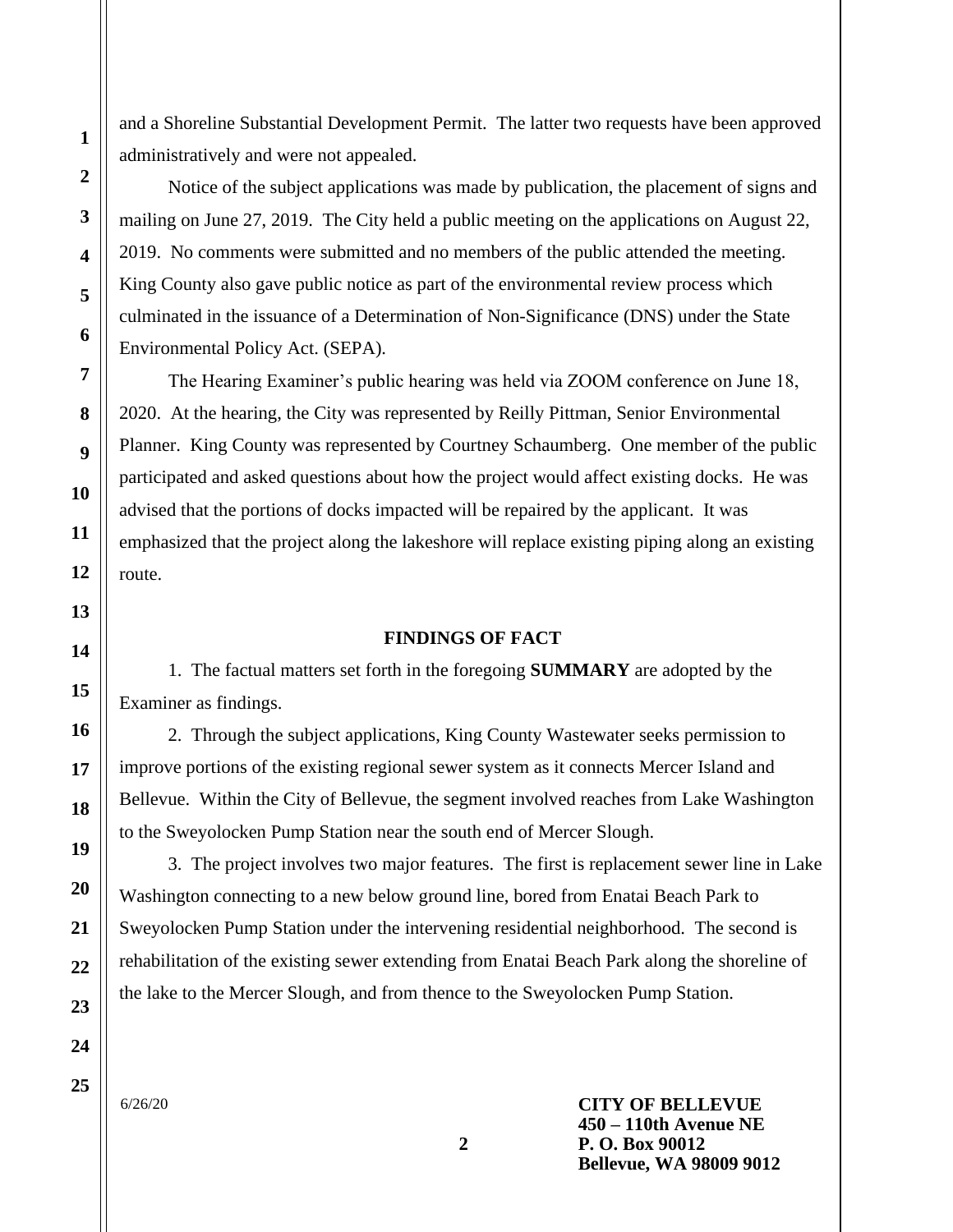4. The project is within Bellevue's Shoreline Overlay District and its Critical Areas Overlay District. The construction will involve about 7.5 acres within the city and will be completed in phases over 2.5 years.

5. The purpose is to improve reliability and increase the capacity of the County's regional sewer in the project area. The existing system was built in the 1960's. The present proposal aims to accommodate the 20-year peak wastewater flows projected through 2060 for Southwest Bellevue and Beaux Arts.

6. The project will involve five subparts:

(a) East Channel Siphon. New sewer line from Mercer Island that enters Bellevue in the East Channel of Lake Washington and proceeds to Enatai Beach Park. This portion will consist of three parallel pipes, 12 to 16 inches in diameter, installed in a trench in the bottom of the lake just north of the I-90 East Channel Bridge. Work and staging will be from barges. Navigability for the public will be maintained during construction. The lakebed will be restored using gravel substrate approved by the Washington Department of Fish and Wildlife.

(b) Enatai Siphon. A new 36-inch pipe underground from Enatai Beach Park to Sweyolocken Pump Station installed using horizontal direction drilling (HDD) in a bore extending 3,400 linear feet. The depth of the bore will be from 10 to 100 feet below ground. The function of this pipe will be to take high sewer flows directly to the pump station.

(c) Enatai Interceptor. Rehabilitation of the existing sewer line along the lake shore and Mercer Slough to Sweyolocken. This line accepts wastewater from properties nearby. Repair of the pipe will be accomplished through slip-lining or UV cast-in-place techniques. The work will require removal of sections of private docks. Affected docks will be restored with grated decking. During construction, a temporary sewer bypass system will be installed across the properties adjacent to the lake in order to maintain service.

(d) Enatai Connector. A new 36-inch pipe installed by trenching at Enatai Beach Park that connects the East Channel Siphon, the Enatai Siphon and the Enatai Interceptor and involves a new flow diversion structure directing high flows to the Enatai Siphon and low flows to the Enatai Interceptor. Underground vaults will be installed in the park for flow diversion and odor control. Above ground in the park will be a new maintenance access road, four new maintenance holes, an air intake and a vent stack.

6/26/20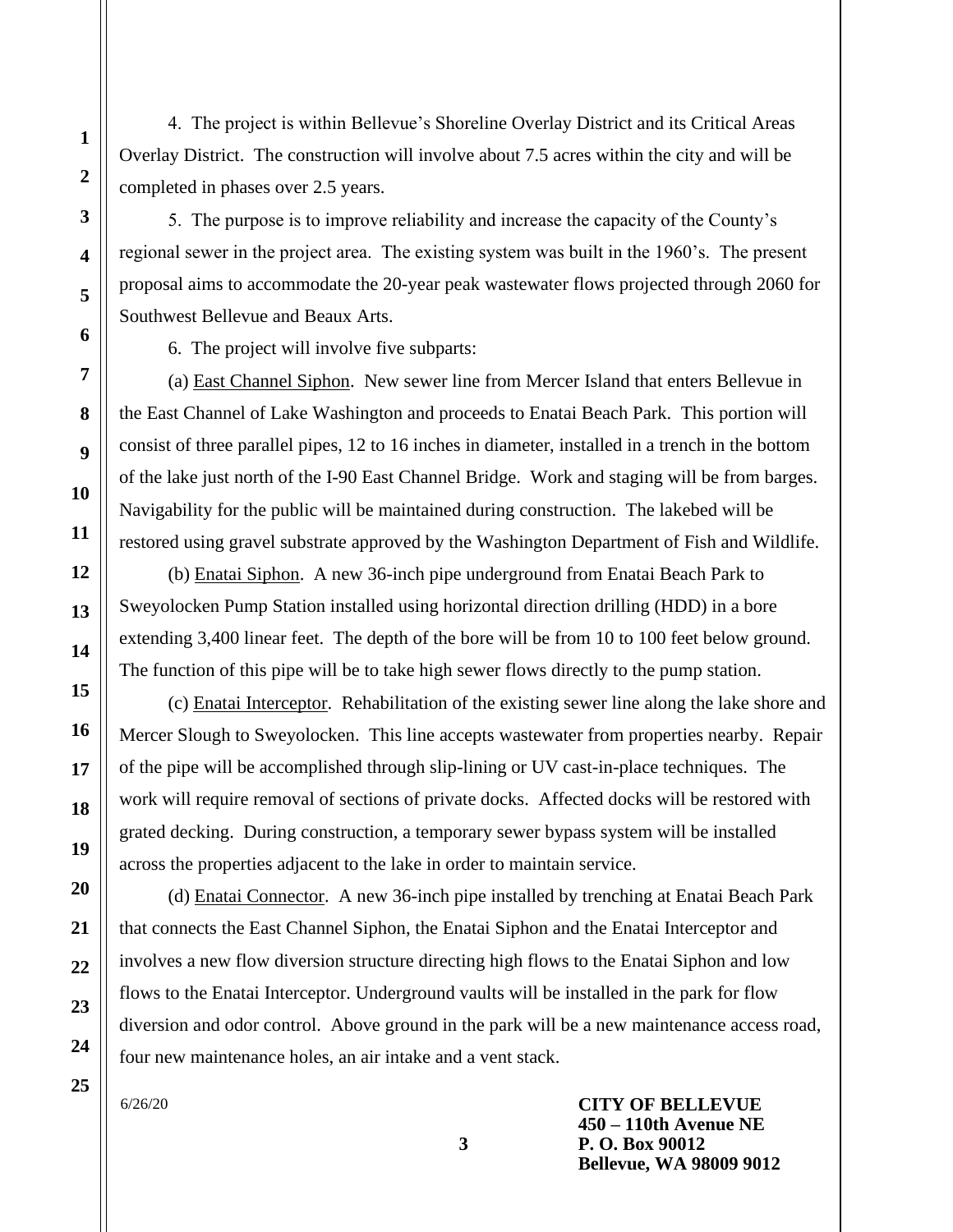(e) Sweyolocken Pump Station. The existing pump station takes wastewater from Mercer Island and Bellevue and directs it to the Eastside Interceptor, a major pipeline carrying wastewater from eastside communities to the County treatment plant in Renton. The instant project will connect the Enatai Siphon to the station and provide new maintenance holes installed by open trenching.

7. The project work areas contain designated critical areas, buffers and setbacks. The critical areas include geologically hazardous areas, wetlands, wetland buffers, the slough, 100year floodplain, and habitat for species of local importance. The avoidance of impacts and the impacts that will occur have been thoroughly described in technical reports. Where needed, mitigation/restoration actions have been identified, and monitoring requirements have been specified.

8. Temporary impacts will result from construction, access and staging. But long-term environmental impacts will be few. No risks to geologically hazardous areas were identified. Impacts to wetlands and wetland buffers will be minimized by locating work within buffer areas degraded with invasive species that will be removed and replaced with native plants. The minor wetland impacts that will occur will trigger restoration. Restoration across the project will occur within less than six months of any given impact and immediately after conclusion of construction activity.

9. Mercer Slough and its 100-foot buffer is the only stream and stream buffer within the project area. Impacts to it are largely avoided by rehabilitating the existing sewer line in place and accessing it by using existing maintenance holes. No new development is proposed for the floodplain.

10. Impacts of the project on wildlife habitat are predicted to be temporary. Work areas will be isolated. Work windows for fish will be observed. Restoration with native vegetation will improve habitat functions. Restoration will include additional enhancement planting at Enatai Beach Park.

11. The project will result in the removal of 30 trees, most of which are non-significant trees less, than eight inches in diameter. All trees will be replaced at a 1:1 ratio.

12. The project will meet design standards for utility facilities. No changes are proposed to the existing Sweyolocken Pump Station and no above ground structures are

**4**

6/26/20

**CITY OF BELLEVUE 450 – 110th Avenue NE P. O. Box 90012 Bellevue, WA 98009 9012**

**1**

**2**

**3**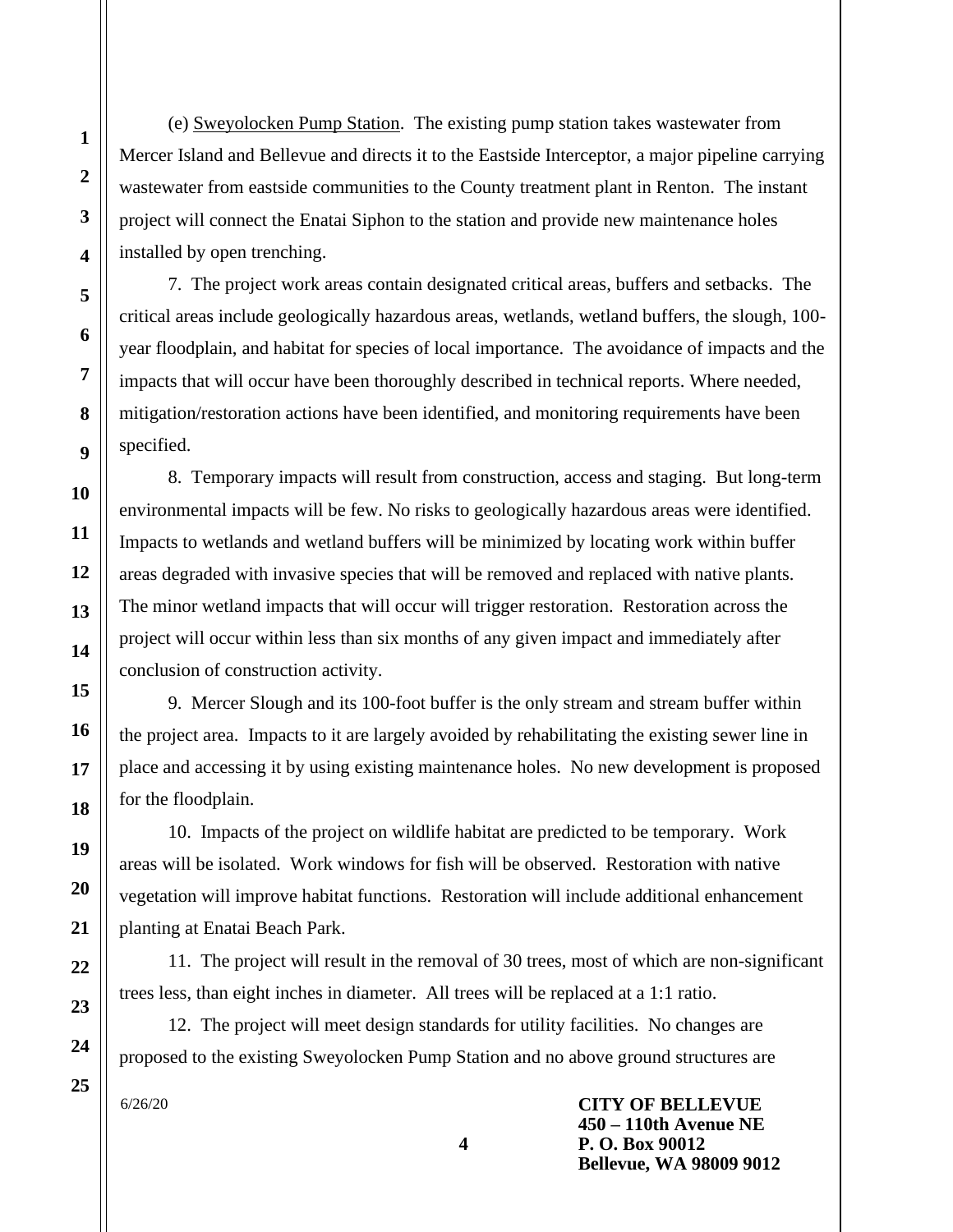proposed for Enatai Beach Park. Existing sewer service will be maintained throughout the project. Impacts to private docks will be temporary. Traffic will not be affected.

13. The Staff Report analyzes the project in light of the approval criteria for Conditional Use Permits and Shoreline Conditional Use Permits. The Staff Report concludes that, as conditioned, the project will meet the relevant approval criteria. The Hearing Examiner concurs with this analysis and adopts the same. The Staff Report is by this reference incorporated herein as though fully set forth.

14. Notice of this project was provided appropriately, and there has been no adverse public reaction to the proposal. Only one member of the public participated in the hearing and his concern appeared to be for information.

15. Any conclusion herein which may be deemed a finding is hereby adopted as such.

# **CONCLUSIONS OF LAW**

1. The Hearing Examiner has jurisdiction over this proceeding. It is a Process I decision. LUC 20.35.015(B)(1).

2. The requirements of SEPA have been met.

3. The project, as conditioned, meets the approval criteria for a Conditional Use Permit (LUC 20.30B.140) and for a Shoreline Conditional Use Permit (LUC 20.25E.180(D)).

4. Any finding herein which may be deemed a conclusion is hereby adopted as such.

# **CONDITIONS**

## **Codes & Ordinances**

The applicant shall comply with all applicable Bellevue City Codes and ordinances including but not limited to:

| <b>Applicable Ordinances</b>           | <b>Contact Person</b>       |
|----------------------------------------|-----------------------------|
| Clearing and Grading Code- BCC         | Savina Uzunow, 425-452-     |
| 23.76                                  | 7860                        |
| <b>Construction Codes-BCC Title 23</b> | Division, 425-452-<br>Bldg. |
|                                        | 6864                        |
| Fire Code-BCC 23.11                    | Bill Lehner, 425-452-2925   |
| Land Use Code-BCC Title 20             | Pittman, 425-452-<br>Reilly |
|                                        |                             |

6/26/20

**1**

**2**

**3**

**4**

**5**

**6**

**7**

**8**

**9**

**10**

**11**

**12**

**13**

**14**

**15**

**16**

**17**

**18**

**19**

**20**

**21**

**22**

**23**

**24**

**25**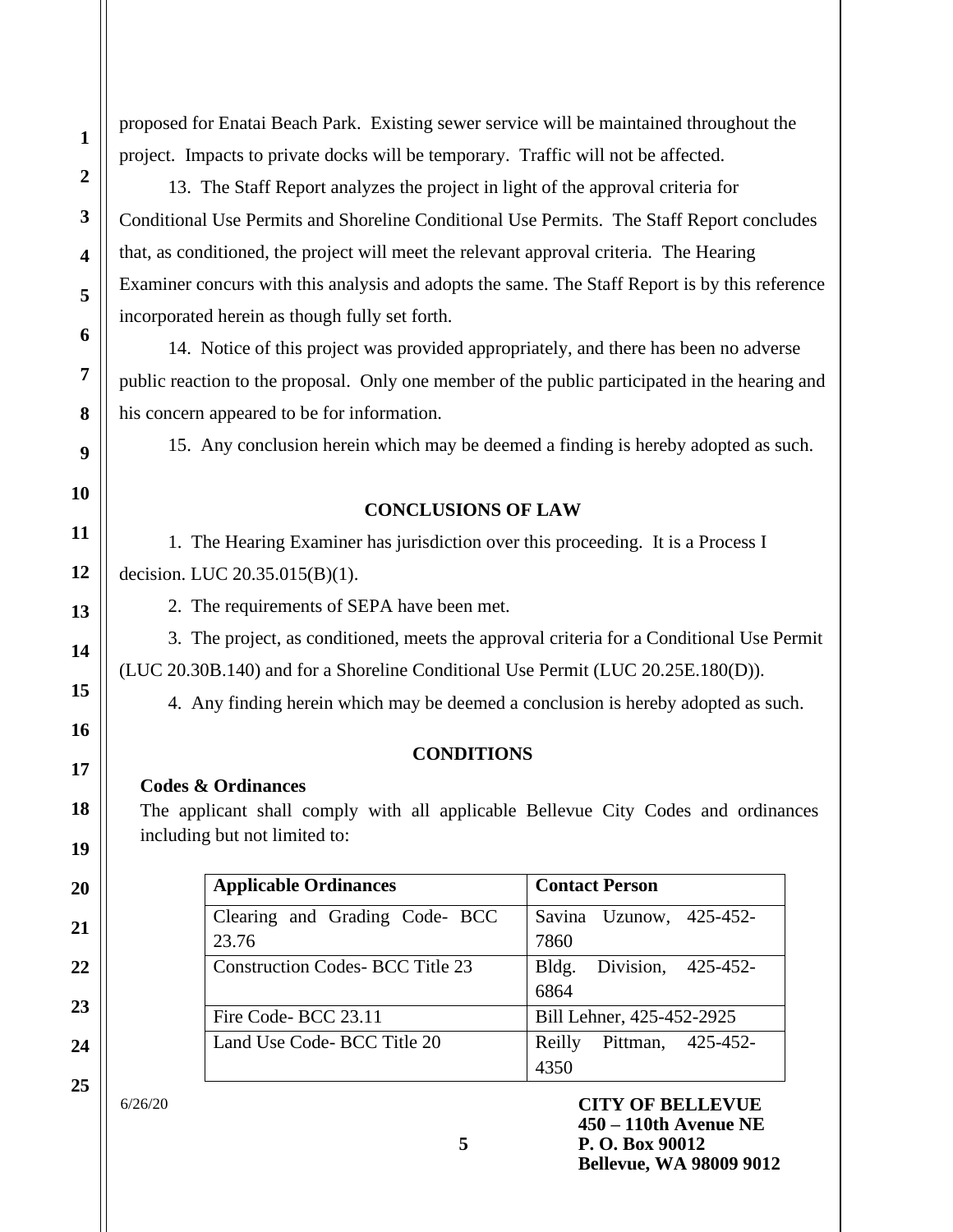| Noise Control-BCC 9.18          | Pittman, 425-452-<br>Reilly |
|---------------------------------|-----------------------------|
|                                 | 4350                        |
| Transportation Code-BCC 14.60   | Ryan Miller, 425-452-2065   |
| Right of Way Use Code-BCC 14.30 | Tim Stever, 425-452-4294    |
| Utility Code-BCC Title 24       | Mark Dewey, 425-452-6197    |

## **A. GENERAL CONDITIONS**

### **The following conditions are imposed under the Bellevue City Code referenced**

### **1. Clearing and Grading Permit Required**

Approval of these applications does not constitute an approval of a construction permit. A clearing and grading permit must be approved before construction can begin. Plans submitted as part of any permit application shall be consistent with the activity permitted under this approval. The proposal is required to meet all applicable clearing and grading Best Management Practices.

## **2. In-Water Work Windows**

Time of work approved is subject to the allowed work windows or as approved by the US Army Corps.

## **3. Tree Replacement**

Final planting plans submitted under the future clearing and grading permit or other construction permits shall depict all trees being removed and replanted to restore trees removed by construction. Replanting shall be at a ratio of 1:1 or greater.

# **4. Enhancement Planting Areas and Final Restoration Plan**

Planting proposed to restore temporary disturbance and enhance areas to ensure nonet loss requires planting of trees in addition to shrubs and groundcover at plant densities and with species consistent with the City's Critical Areas Handbook and LUC 20.25E. The submitted restoration plan has conceptual approval. A final restoration plan that shows all trees removed and proposed, provides full plant quantities, and includes all maintenance and monitoring plan elements is required to be submitted with the clearing and grading permit.

# **5. Maintenance and Monitoring for Five Years**

Maintenance and monitoring is required for five years per the plan submitted in the Critical Areas and Special Shoreline Report as reference document 4. Annual reports are required to be transmitted to Reilly Pittman for review.

6/26/20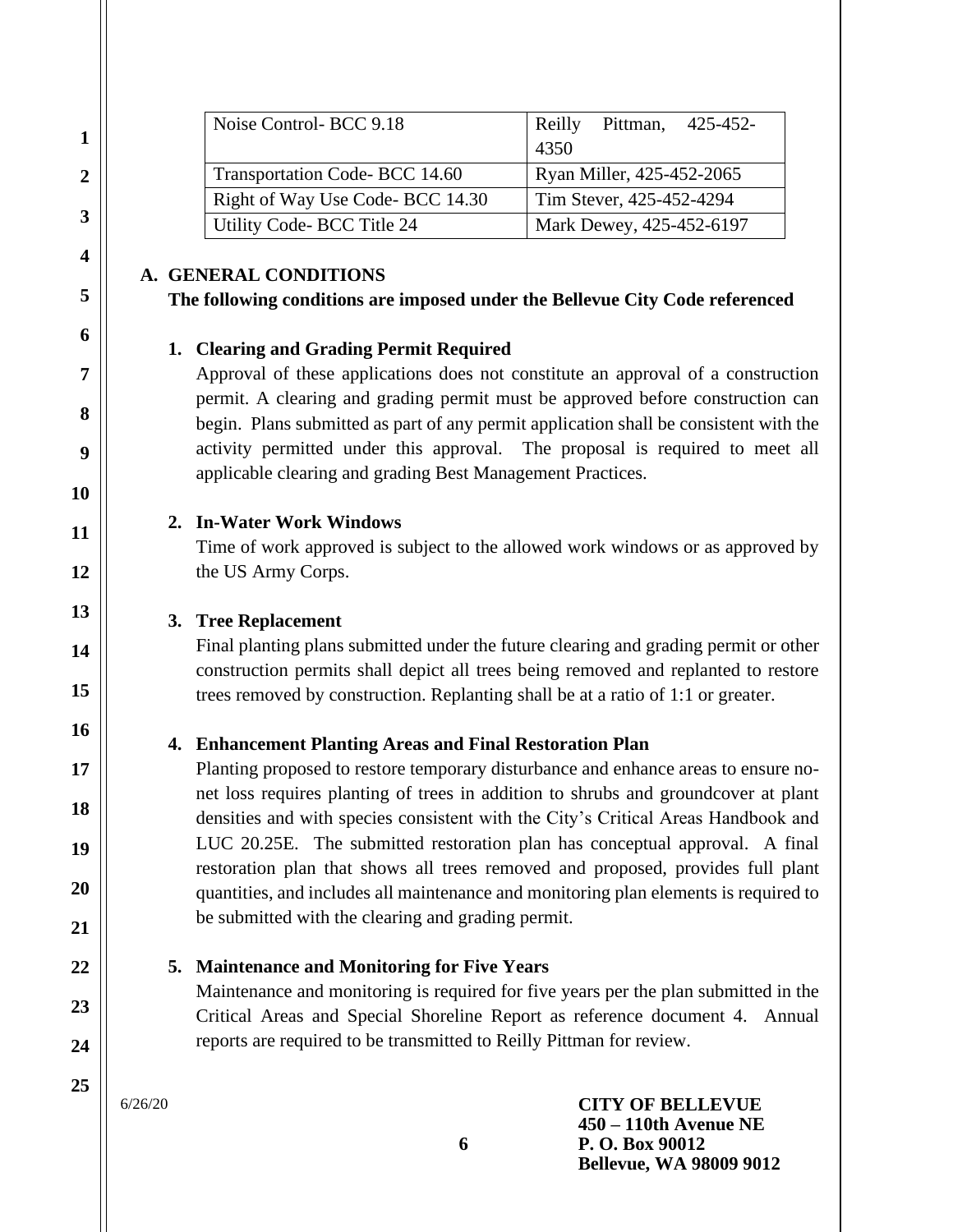#### **6. Restoration of Lake Beds and Substrate**

All material used to restore disturbance to beds and substrate of Lake Washington shall be as approved by the Washington Department of Fish and Wildlife.

#### **7. Dock Restoration**

All docks impacted by construction shall be restored meeting requirements in LUC 20.25E.065. Removed decking is required to be replaced with open grating. No dock expansion or reconfiguration is approved as part of this approval.

#### **8. Restoration Timing**

Restoration for construction impacts must be completed within one year of the cessation of work at a given location.

### **9. Utilities**

Construction work on City owned water, sewer and storm mains will require a permit from the Utilities Department.

#### **10. Geotechnical Review**

The project geotechnical engineer must review the final construction plans, including all retaining walls and foundation designs. A letter from the geotechnical engineer stating that the plans conform to the recommendations in the geotechnical report and any addendums and supplements must be submitted to the clearing and grading section prior to issuance of the construction permit.

#### **11. Geotechnical Inspection**

The project geotechnical engineer must provide geotechnical inspection during project construction, including retaining walls, subgrades for foundations and footings, and any unusual seepage, slope, or subgrade conditions.

#### **12. Rainy Season Restrictions**

Due to steep slopes on the site, no clearing and grading activity may occur during the rainy season, which is defined as October 1 through April 30 without written authorization of the Development Services Department. Should approval be granted for work during the rainy season, increased erosion and sedimentation measures, representing the best available technology must be implemented prior to beginning or resuming site work.

6/26/20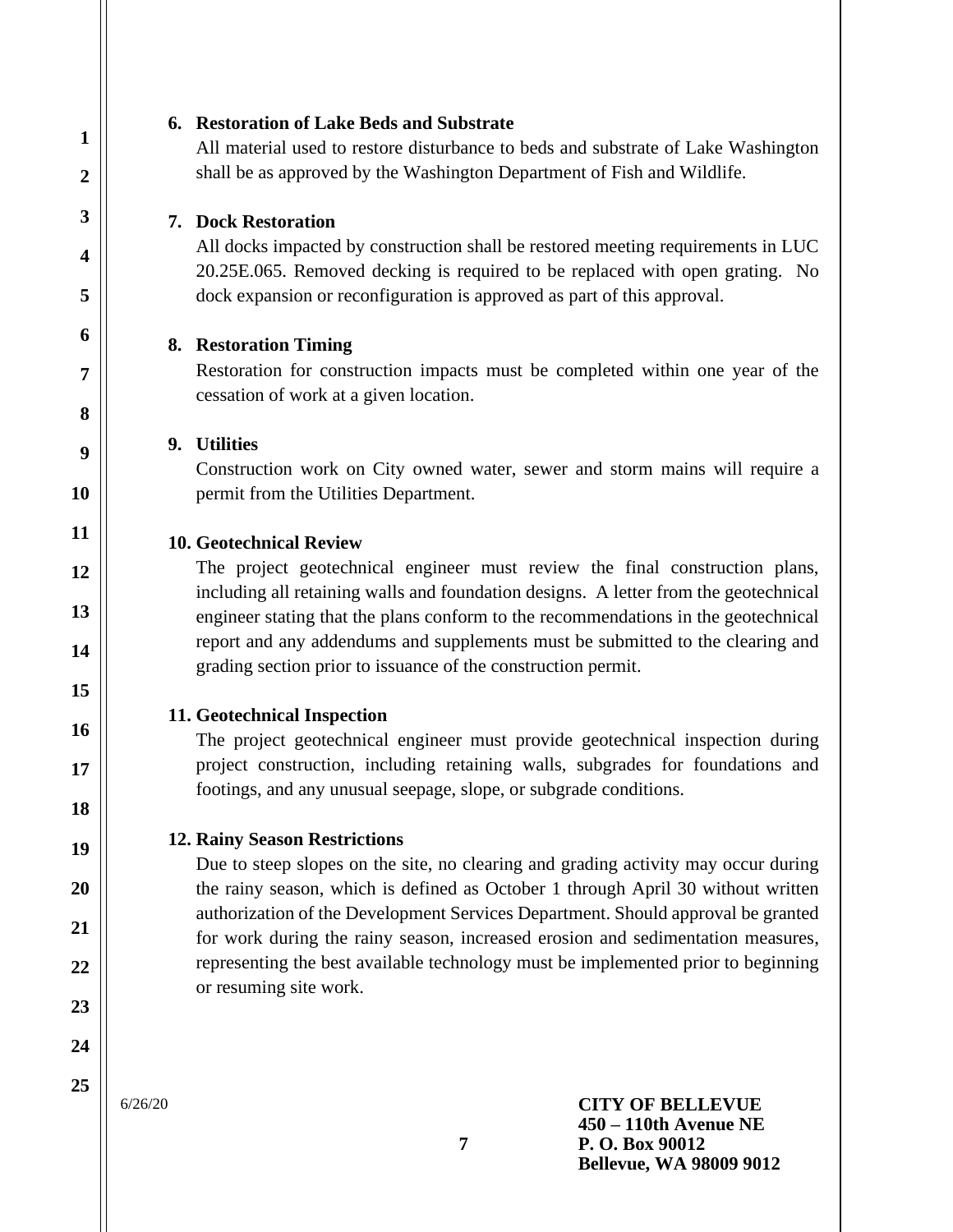Prior to issuance of any construction or clearing and grading permit, the applicant shall secure applicable right-of-way use permits from the City's Transportation Department, which may include:

- a) Designated truck hauling routes.
- b) Truck loading/unloading activities.
- c) Location of construction fences.
- d) Hours of construction and hauling.
- e) Requirements for leasing of right of way or pedestrian easements.
- f) Provisions for street sweeping, excavation and construction.
- g) Location of construction signing and pedestrian detour routes.
- h) All other construction activities as they affect the public street system.

In addition, the applicant shall submit for review and approval a plan for providing pedestrian access during construction of this project. Access shall be provided at all times during the construction process, except when specific construction activities such as shoring, foundation work, and construction of frontage improvements prevent access. General materials storage and contractor convenience are not reasons for preventing access.

**The applicant shall secure sufficient off-street parking for construction workers before the issuance of a clearing and grading, building, a foundation or demolition permit.**

## **14. PAVEMENT RESTORATION**

Pavement restoration associated with street frontage improvements or to repair damaged street surfaces shall be provided based upon the Trench Restoration Pavement Classification of the road at the time of restoration. Under the Trench Restoration Program, every street in the City of Bellevue has been examined and placed in one of three categories based on the street's condition and the period of time since it has last been resurfaced. These three categories are, "No Street Cuts Permitted," "Overlay Required," and "Standard Trench Restoration." Each category has different trench restoration requirements associated with it.

**25**

**1**

**2**

**3**

**4**

**5**

**6**

**7**

**8**

**9**

**10**

**11**

**12**

**13**

**14**

**15**

**16**

**17**

**18**

**19**

**20**

**21**

**22**

**23**

**24**

6/26/20